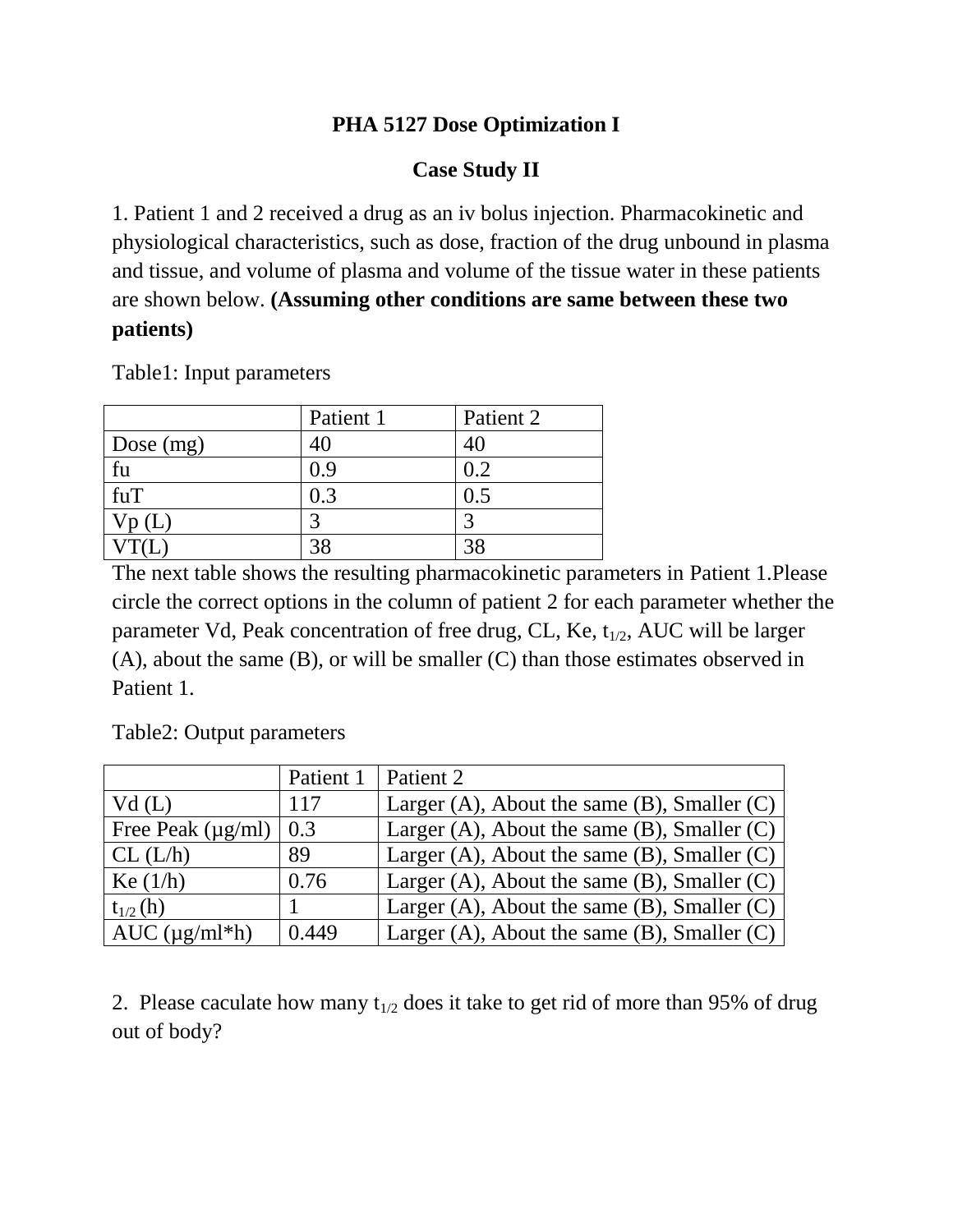# 3. TRUE (T) or FALSE (F)

(1) The same drug was given to two patients and their elimination half life is 6h and 9h. The dose should be increased in the patient with half life of 9h.

## T F

(2) It is impossible for drug to cross the membrane against concentration ingredient.

### T F

4. A clinical study was conducted to investigate interaction between digoxin and rifampin. Researchers compared single-dose (1mg oral and 1mg intraveous) pharmacokinetics of digoxin before and after coadministration of rifampin in volunteers. The AUC of oral digoxin (shown in figure a) was significantly lower during rifampin treatment; the effect was less pronounced after intravenous administration of digoxin (shown in figure b). Clearance and half life of digoxin were not altered by rifampin. Digoxin has been identified as a substrate of intestinal P-glycoprotein (P-gp) and rifampin can induce the intestinal P-pg expression. Please explain the observation.